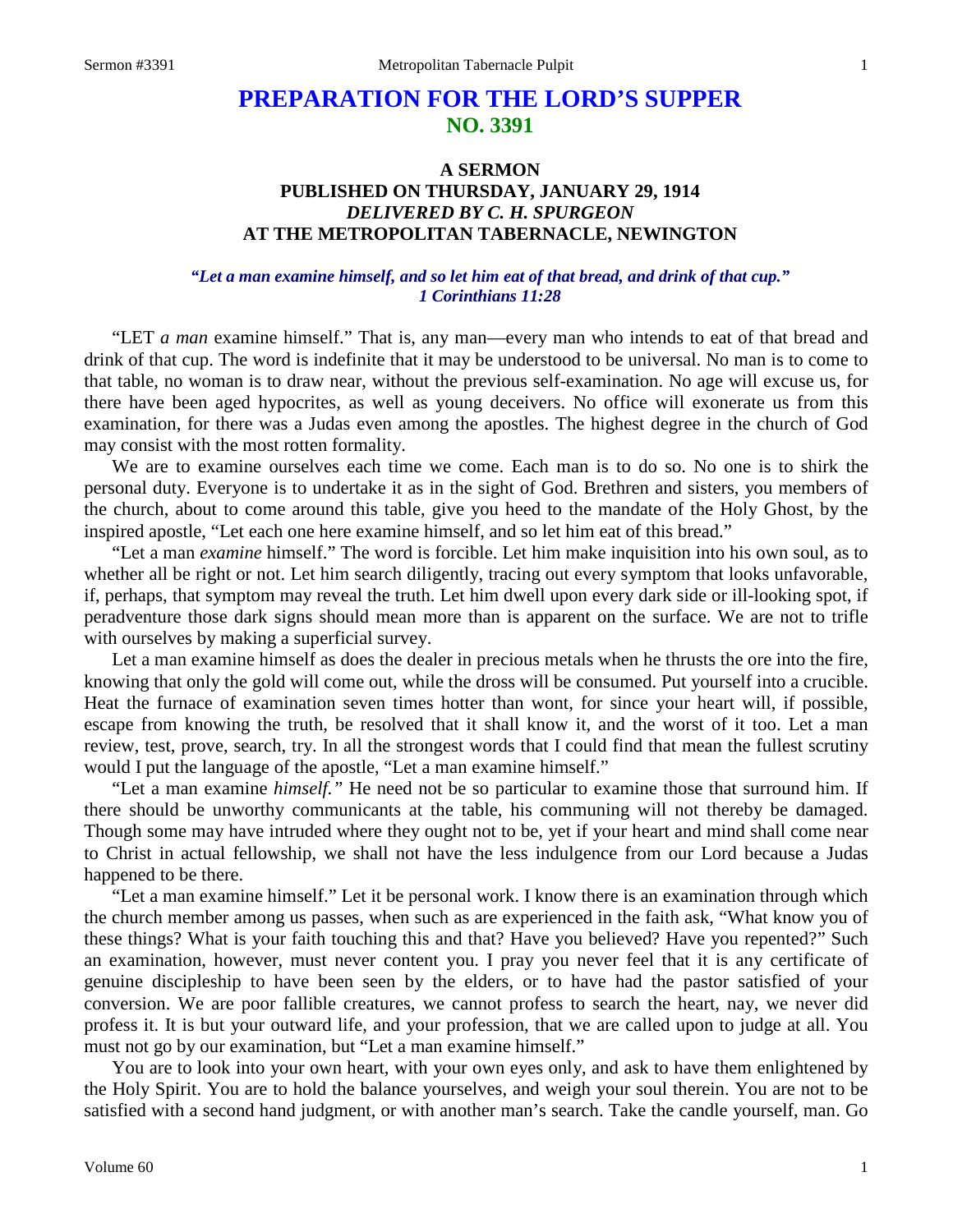through every corner and every crevice. Sweep out the old leaven, and so keep the feast in simplicity of heart. "Let a man examine himself."

*"And so,"* says the apostle, *"let him eat of that bread."* That is to say, *the examination is to be seasonable*. It is to come always at the time of the eating of the bread and the drinking of the wine. It should always be the prelude to communion. Examination should preface enjoyment. You should see whether you ought to be there, and have a right to be there, and that ascertained, then you should come, but not till then.

Is it not a very significant circumstance that the very first time our Lord took the bread and broke it, and instituted this Supper, there was at that very time a self-examination going on, and they then made an appeal to the Lord Himself at the conclusion, for each one said, when the question was asked as to who it was that should betray Him, "Lord, is it I?" "Lord, is it I?"—not at all an unsuitable question to be passed round tonight, when we shall break bread, and hear it said, "One of you will betray me."

Ah! brethren, I fear there are many more than one here among professors who will betray Him. Perhaps there be scores, if not hundreds, among so large a mass of professing Christians who will not prove, after all, to be genuine. Then let the question, though it stir the anguish of your souls, pass round among you, "Lord, is it I?" "Lord, is it I?" nor let any man eat of this bread, or drink of this cup, till he has humbly in his soul sought to put it to his conscience, that he may investigate this matter whether he is Christ's or not.

Now, dear brethren, for a few minutes only, we shall *look at the matter about which we are to examine ourselves,* and then *we shall press upon you this examination, by giving you a few reasons for it*. May God grant us a blessing in this searching business.

**I.** CONCERNING WHAT WE ARE TO EXAMINE.

You will observe that the text does not tell us, "Let a man examine himself as to this or that particular, and so let him eat." He is to examine himself, but the apostle does not say about what. The inference is that he is to examine himself about this Supper, he is to examine himself as to whether he has a right to eat of this bread and to drink of this wine. The Supper gives us the clue, then, as to what we are to examine ourselves upon.

I shall see before me presently broken bread and the wine cup filled with the red wine. These two things are the emblems—the bread of the body of Christ, which was bruised and made to suffer for our sake—the wine of that precious blood of Christ by which sin is pardoned and souls are redeemed.

I have no right to touch these emblems *unless in my soul I believe the facts that they represent*. Shall I not begin to question myself then? *Do I accept as a certain fact that the Word was made flesh and dwelt among us?* Do I believe that God descended from the highest throne of glory, and became a man of woman born? Do I believe that He suffered in human flesh, the Just for the unjust, to bring us to God? Do I believe that in His blood, which was "shed for many," there is a virtue for the putting away of sin and making atonement to Almighty God, and that so sinners may be accepted in the Beloved?

Unless I believe these things I am clearly a hypocrite, a terrible hypocrite, if I dare to come to this table at all. I am perverse among the perverse to thrust myself in to touch the emblems when I do not accept the facts which those emblems set forth.

Now, every man here can easily examine himself by that test, but I hope the most of us here would say, "We do believe those facts." Yes, but do you believe them as facts that are forcible in themselves and fraught with consequences? Do you apprehend them in their amazing weight and their stupendous bearing upon the judgment of God and the destiny of men? God made flesh—God incarnate—Jesus, Immanuel suffering to put away the sins of His people—The Christ of God presenting salvation to every soul that trusts in Him!

Why, this is news such as never stirred even paradise itself before. It is the best, and highest, and most wondrous news that angels ever heard. We ought so to hear and so to accept these facts in that same spirit that characterized them when they transpired, in order duly to discern their importance, or we have no right to come here.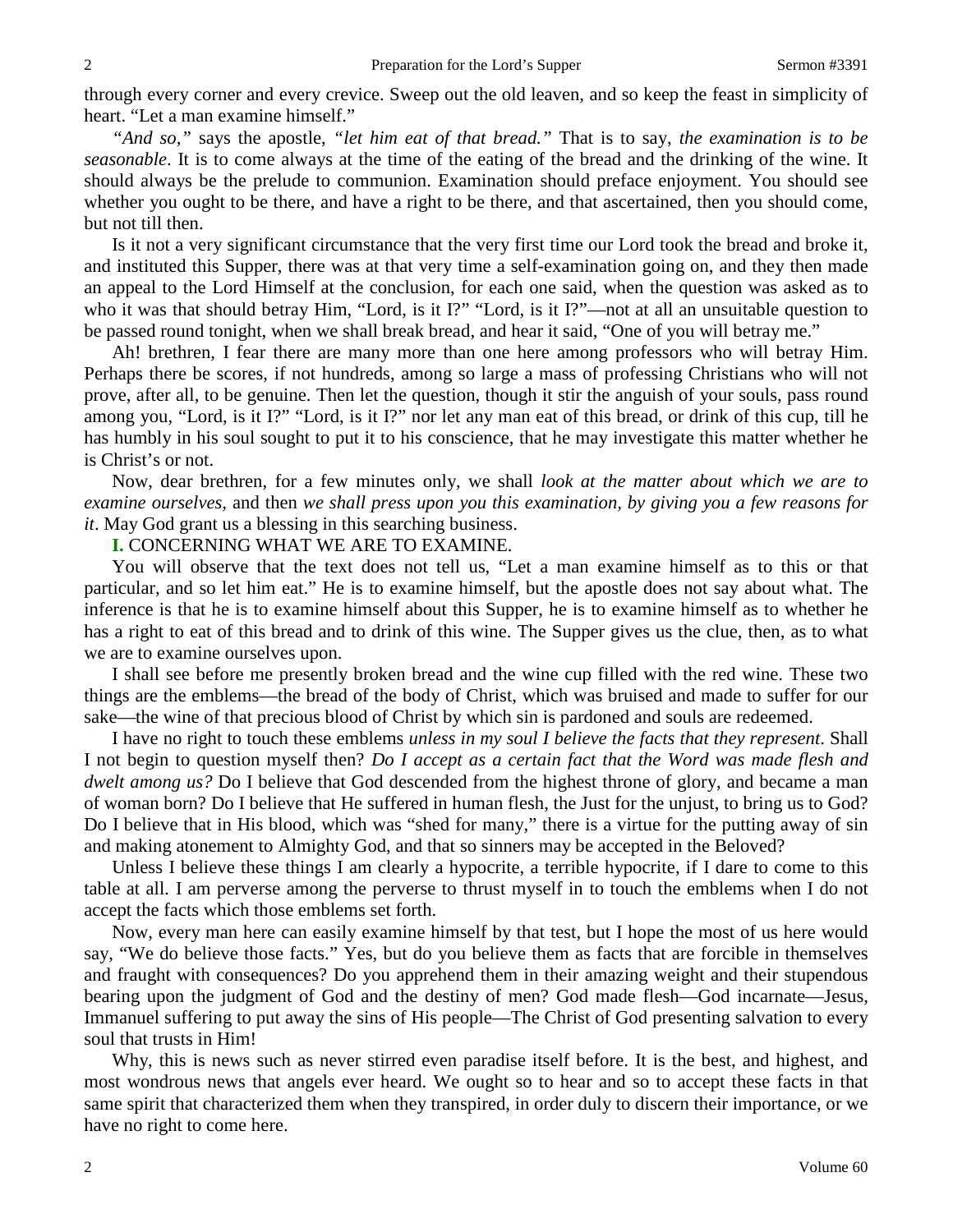Furthermore, brethren. Every man who eats of the bread and drinks of the wine sets forth in emblem by the eating of the bread *that the flesh of Christ is his, and by the drinking of the wine that the blood of Christ is his*. Because he has possession of these things, he, therefore, comes to eat as men eat their own bread, or to drink as men drink their own wine.

Now, dear hearer, the question asked of you is this—Have you an interest in the body and the blood of Christ? "How can I know my interest therein?" asks one. You may know it thus—Do you fully and alone rely upon Jesus Christ for your salvation? Do you implicitly trust the merits of His agonies? Do you, without any other confidence, cast yourself fully upon the great atoning sacrifice and transactions of Calvary? If so, that faith gives you Christ, it is the evidence that Christ is yours, you need not be afraid to come and take the wine when you so manifestly have the thing that is signified thereby. You may come, you are invited to come, you cannot stay away without sin if Christ indeed be yours.

The question may assume another form. This Supper was instituted *that we might remember Christ in it*. Query, then, for each one—Can you remember Christ? Will coming here help you to remember Jesus Christ? If not, you must not come. But how can you remember what you do not know, and how shall you remember at all aright, one in whom you have no part nor lot? To remember Christ as a mere personage in history is of no more use than to remember Julius Cesar or Napoleon Bonaparte. To remember Christ, who loved you and gave Himself for you—this is the choice remembrance that will be beneficial to your spirits.

Beloved, I am quite certain that sometimes in what is called the Sacrament there is little or no recollection of Christ. Men and women come to it with no idea of remembering Him. They think that there is something in the thing itself, some holiness in eating the bread and drinking the wine, some grace bestowed by the priestly hands that administer the emblems of the Passion. But oh! it is not so. This is not to receive the Lord's Supper, this is but Popish idolatry, this is not the true worship of the child of God.

You come to the Table to remember Him, and only so far as those signs help you to remember Him, to trust Him, to love Him, only so far do they become a means of grace to you. There is no latent moral virtue in material substances, no regeneration lurks in water, no confirmation in grace streams from prelatic hands. There is no sanctity in lawn sleeves, there is no holiness in bread, and nothing devout in wine. These are just outward and visible signs.

The holiness, the sanctity, the grace, must lie in your own hearts as you lovingly receive these symbols, and draw nigh with true spirits to the Lord, who bought you with His blood. Ask yourselves, then—do you remember Him? Would these things help you to remember Him? If not, you have no business here.

*It may be that some child of God here tonight is not fit to come to the Table*. You may be startled, perhaps, at that remark, but I venture to suppose such a thing possible, and if it should happen to turn out to be the case, I pray that brother or sister to take the admonition home. Is there any brother whom you have offended, whose forgiveness you have not sought, or is there anyone who has offended you, to whom you have not rendered forgiveness? I do think that what our Lord said about coming to the altar, and leaving the gift before the altar until first we have been reconciled to our brother—though this is no altar at all—may be with all righteousness supposed concerning this Table.

How can you expect fellowship with Christ with an unforgiving heart? How can you love God, whom you have not seen, if you do not love your brother, whom you have seen? If it is so hard for you to forgive, how hard will it be for you to be forgiven? An unforgiving spirit shuts you out of heaven. Why, man, you cannot even perform the lowliest act, you cannot pray, you cannot say, "Forgive us our trespasses, as we forgive them that trespass against us," and if you cannot pray, much less can you commune. Oh! see to that, and let each man examine himself upon that.

In pressing this subject upon you, may I be permitted to say, very earnestly, that the right way to examine ourselves before coming to this Table is *by the rule which is laid down in Scripture*. Examine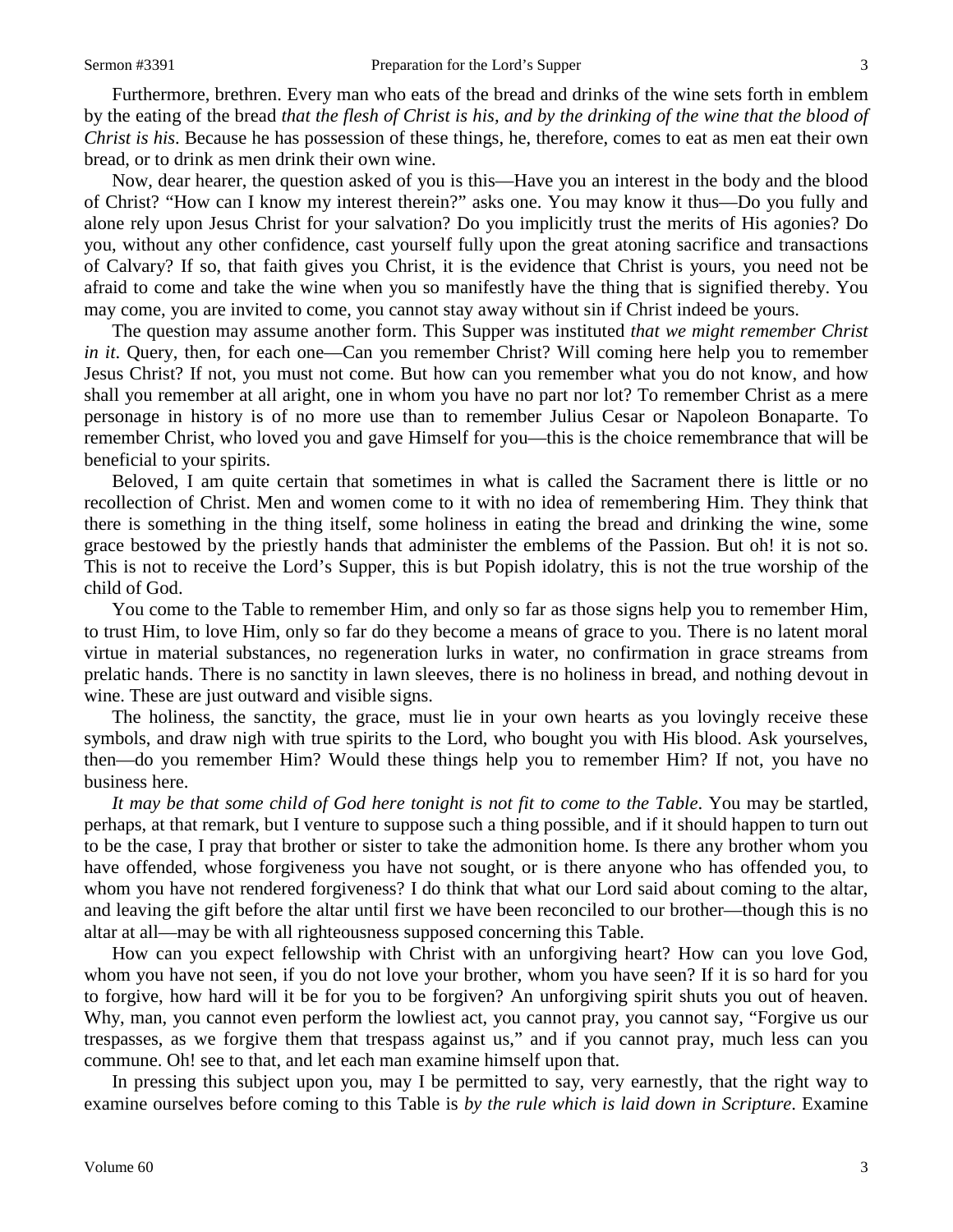yourselves by the tests and proofs of the Spirit which are spoken of in God's Word. Just as you would examine another, impartially—

#### *"Nothing extenuate, Nor aught set down in malice,"*

so must you examine yourselves. Alas! we have one rule for others, and another rule for ourselves. How mistakenly quick sighted are we to discover the imperfections and infirmities of others of God's people, while our own glaring sins scarcely give our conscience a twinge. We go about with great beams in our eyes, all the while wondering why our brethren cannot see the mote that is in theirs. Judge yourselves, judge yourselves, and let the severity of your judgment upon your fellow Christians be now turned upon yourselves, it will be much more to your profit, and much more according to the rules of Christian charity. God grant we may none of us be afraid of the strictest rules of Scripture in their sternest form.

Alas! brethren, we often stop short in our examinations just when they might be of use to us, like the patient who tears off the plaster just when it begins to work, or ceases to receive the medicine precisely when it has reached a point in which it would be useful to him. Press home, press home, the grave questions and anxieties that lurk within you. Never be afraid to be probed to the quick, and to be cut to the core. Make no provision for self-deception.

Ask the Lord to lay bare your hearts, right bare, before His omniscient eye, and as you are thus examining do not flinch, do not mince matters, do not trifle, do not be partial, but judge yourselves truly and thoroughly, lest, after all, you should be mistaken, and lest, after coming to this Table, you should be banished from the Marriage Supper of the Lamb.

Thus much upon the points which are in debate, about which we are to examine our fitness to come to this Table. Allow me now, as best I can—

**II.** TO PRESS THIS VERY IMPORTANT SUBJECT UPON YOU, WITH SOME REASONS WHY THERE SHOULD BE SUCH A SELF-EXAMINATION.

I might say, brethren, that such an examination should be used *because self-knowledge is always valuable*. The old Greeks, whose wonderful sayings often verged upon inspiration, used to say, "Man, know thyself!" It is ill for a man to be acquainted with foreign countries, and to know nothing of his own, to understand other men's farms, and to let his own run to waste, to be conversant with other men's health, and to be dying of a secret disease himself, to study other men's characters, but to allow his own character to be obnoxious in the sight of God. Know yourselves.

Nothing will pay you better than to search your own hearts, and to know yourselves. Of all stocktaking, this is one of the most beneficial. It will often be the death of pride when a man finds out what he really is. Self-righteousness will fly before such a searching as owls fly before the rising sun. Know yourself, and you are on the road to knowing Christ, for the knowledge of self will humble you, will make you feel your need of Jesus, and may, in the hands of God the Holy Spirit, lead you to the finding of the Savior.

Oh! men and women, how is it that you have so many acquaintances, such a large circle of friends, and yet do not make acquaintance with yourselves? while you will read much of literature, you read not your own hearts, you commune with others, yet you commune not with yourselves, and do not know yourselves. I pray you examine yourselves, if for nothing else than because such lore is among the most precious that a man can gain.

Examine yourselves, again, you professed Christians, *because it is a marvelously easy thing for us to be deceived, and to continue to be deceived*. Of course, every man likes to be flattered. Whether he believes it is so or not, this is a universal truth, and any man—I care not who he may be—is very easily to be persuaded that all is right with him. Satan, too, will help your natural tendencies, your partiality to yourselves. He only wishes to lull you to sleep, and to rock you in the cradle of delusion.

All things around a man conspire to help him to delude himself. The notion of grace which is commonly entertained, the popularity of religion, the ease with which a man can join a church, the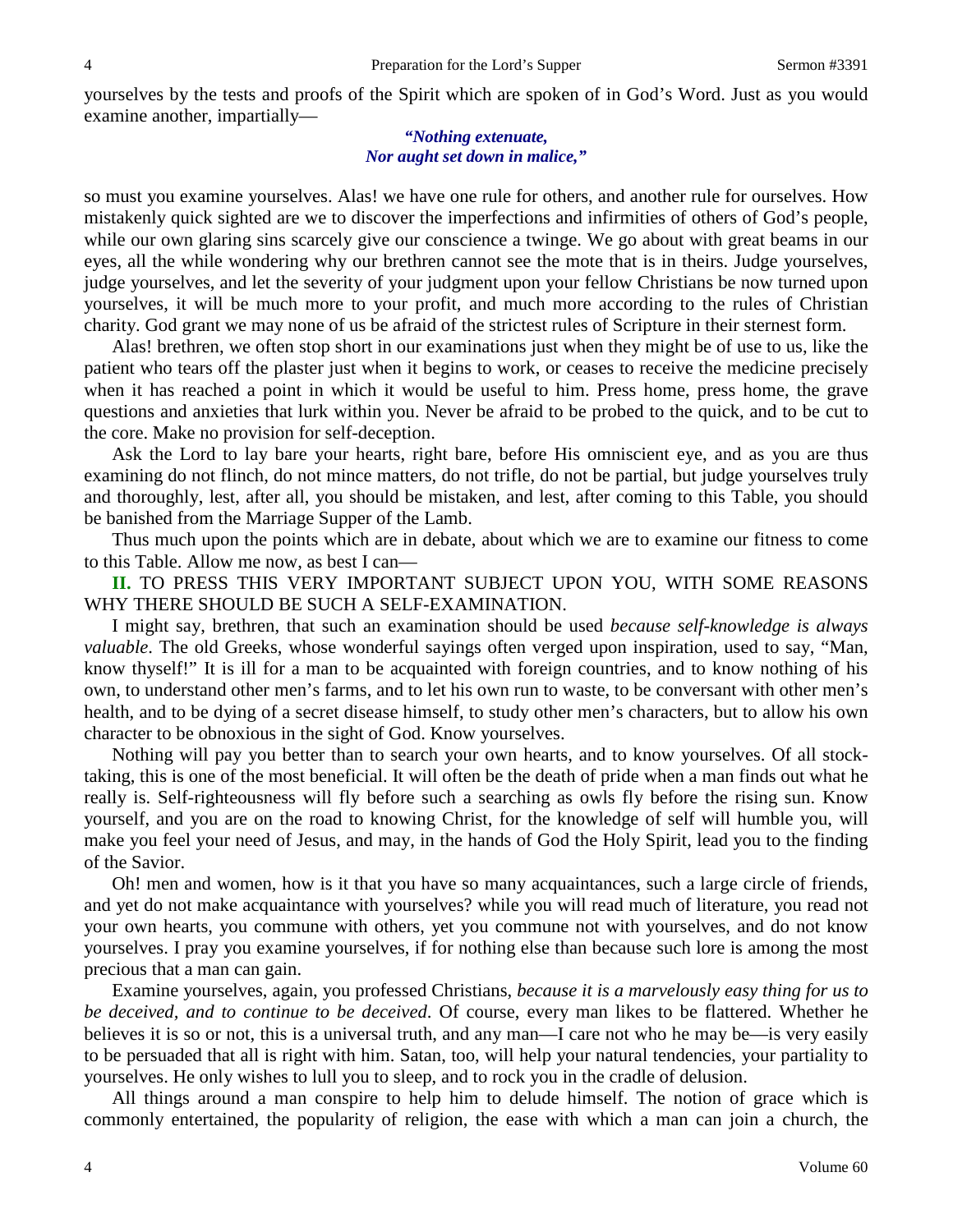littleness of persecution in these days—all these things help to make it a very easy passage by which a man may glide along, until even when he dies he may still believe that he is on the road to heaven, while all the while he has been going post-haste to hell. Oh! since it is so easy to be deceived, and it is your soul that is in jeopardy, I beseech you examine yourselves.

Besides, my dear friends, *you know how some are deceived*. Charge your memories a minute. Do you not know some among your own acquaintance that are deceived? Ah! you readily remember them! But do you know that there were persons sitting in other parts of the Tabernacle who were thinking of you while you were thinking of them! You said of such a one, "Ah! I have watched her at home, I know that noisy tongue of hers, she is no Christian." And that very woman was just whispering to herself, "Ah! I know him, I have traded at his shop, I know those short weights of his, he is no Christian."

Ah! you do not want God to condemn you, if you were only allowed to speak, you would condemn yourselves. But if such be the case, that we so readily can find out that others are deceived, is not the question one that is worth the asking, "May we not be deceived ourselves?" Oh! let it come home.

May not the preacher be deceived? May not elders and deacons, who have been in honor these many years, be, nevertheless, rotten at heart? May not members of this church who have been at this Table from the very beginning, almost from their childhood, have, after all, had but a superficial godliness that will not stand the fire that shall try every man's work, of what sort it is? Therefore, I beseech you, since many are deceived, examine yourselves, and so come to this Table.

Further, remember that it is important for professing Christians to do this beyond all others, because, perhaps, there is no greater bar to the reception of grace in all this world *than the belief that you have grace already*. It were a mercy if some here present had never joined the church. Sad that I should say it, but it is so. It were a mercy to themselves that they had never professed to be Christians, because now, if we preach repentance, they say, "I repented years ago," if we talk of faith in the Savior, they say, "I have faith, I joined the church, and avowed my faith," if we speak of Christian knowledge—they have Christian knowledge—though it is the knowledge that puffeth up.

They have the imitation of all the graces, and as it is sometimes very difficult to know which is the real gem and which is the paste gem that imitates it, so these people live so much like Christians, in many respects, that it is hard even for themselves to discover that they are not rich and increased in goods, but are naked, and poor, and miserable. If I were out of Christ, I would wish to be out of the church. If I had no faith in Him, would that I had no profession of Him! If there is any soul in any place that is least likely to be saved, it is an unregenerate soul inside the church, participating in Christian ordinances, and dead while it lives. Search yourselves, then, on this account.

And let me add another solemn word. Search yourselves *because within a short time, at the very longest, you will be upon the bed of death, and there, if not before, there will be deep searchings of heart*. When the outward man decays, and the flesh is melting away, you will want something more than profession to lean on. Sacraments, and going to places of worship will prove but poor things to bear you up in the midst of the billows of death. How must a man feel when he puts out on that dread sea with his lifebelt, and finds it will not bear his weight, when he leaps into his lifeboat that he had hoped would bear him safely to the haven, and finds that every timber is strained, and that it leaks, and he sinks into the flood.

Oh! find out your mistakes while yet there is time to rectify them! I conjure you by the living God, whose face of fire you shall soon see, prepare yourselves for His judgment, as well as for the judgment of your own conscience in the hour of death, for every man must be weighed in the balance. No mere pretender shall pass the gates of bliss. Destitute of faith, it matters not how bright your profession, you shall be banished from His presence. If it is not grace-work and heart-work you may have eaten or drunk in His presence, and He may have taught in your streets, but He will never know you.

If you have never confessed your sins in secret to the great High Priest, if you have never laid your hand upon that precious head that bore the sin of His elect, if you have never seen in solemn transfer your iniquities passed over to Him, and if your faith has never recognized that transaction and rejoiced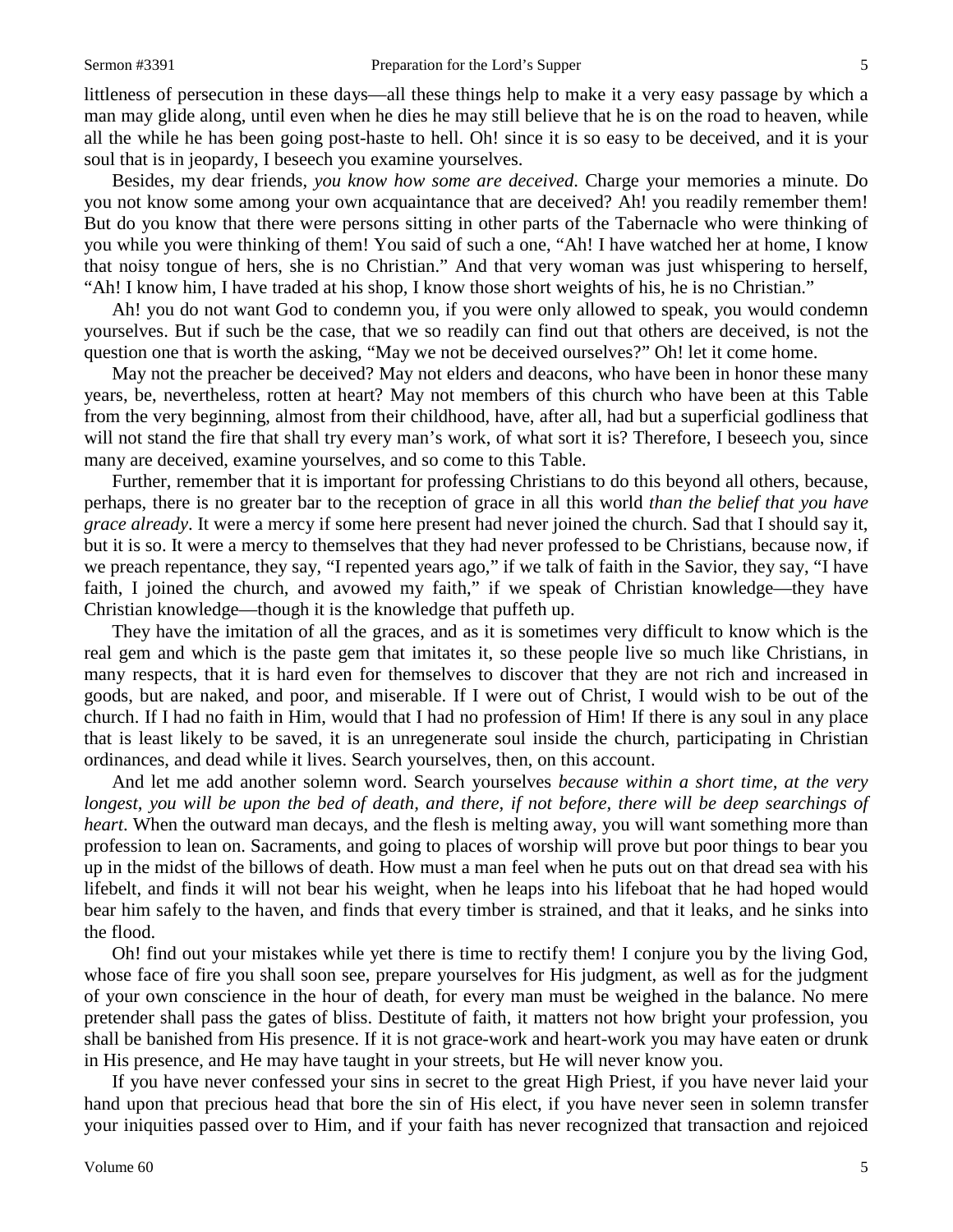in it, oh! beware, beware, beware, for in the last tremendous day your professions shall be but a painted pageantry for you to go to hell in—aye, worse than that, among the kindling of your burning that shall flash most furiously with devouring fire, will be the kindling of your base profession, your bastard godliness, your counterfeit graces, your glitter that was not golden, your profession that was not based upon possession.

Oh! dear brethren, for these reasons let a man examine himself, and so let him eat of this bread.

But now, supposing this to be all done, and we have come to this answer, "I am not in Christ, I am not a Christian, I have not believed." Then, away, away, away from this Table! But where shall I send you? I will send you to the cross. Though you may not come to the Table, you may come to Jesus.

But suppose your answer should be, "I am very unworthy and sinful, but still, I have believed in Jesus, though I yet see much in myself that is evil." Dear brethren, that is not the question. Preparation for the Lord's Supper does not lie in perfect sanctification, but in true faith in Jesus. If, then, you have made sure of this, have done with the examination—I mean for tonight—because after you have examined yourself, it does not then say, "Keep on," but "So let him eat," and I do not like that examination to stick in the throat so that you cannot digest the dainty morsels of the Savior's precious body. It is done, you have examined, and you know Him, you have believed in Him, and trusted that He is able to keep you.

Now, then, take care that you eat, I mean not merely eat with the mouth and drink with the throat, but now take care to pray that you may have real fellowship with the Incarnate God, gratefully magnifying the grace that has made you to differ, and cheerfully accepting the precious Person who is the ground of your reliance, of the life of your soul.

God grant you now, having passed the door and shown your entrance ticket as true Christians, to sit and eat bread in the kingdom of God!

## **EXPOSITION BY C. H. SPURGEON**

#### *MATTHEW 6:1-24, 1 CORINTHIANS 3:1-16*

**Matthew Chapter 6. Verse 1.** *Take heed that ye do not do your alms before men, to be seen of them: otherwise ye have no reward of your Father which is in heaven.*

The motive which leads a man to give, will form the true estimate of what he does. If he gives to be seen of men, then when he is seen of men he has the reward he sought for, and he will never have any other. Let us never do our alms before men, to be seen of them.

**2-5.** *Therefore when thou doest thine alms, do not sound a trumpet before thee, as the hypocrites do in the synagogues and in the streets, that they may have glory of men. Verily I say unto you, They have their reward. But when thou doest alms, let not thy left hand know what thy right hand doeth: that thine alms may be in secret: and thy Father which seeth in secret himself shall reward thee openly. And when thou prayest, thou shall not be as the hypocrites are: for they love to pray standing in the synagogues and in the corners of the streets, that they may be seen of men. Verily I say unto you, They have their reward.*

I have heard very great commendation given to certain Easterns, because at the hour of the rising of the sun, or the hour when the sound is heard from the summit of the mosque, wherever they may be, they put themselves in the posture of prayer. God forbid I should rob them of any credit they deserve, but far be it from us ever to imitate them. We are not to be ashamed of our prayers, but they are not things for the public street. They are intended for God's eye, and God's ear.

**6-7.** *But thou, when thou prayest, enter into thy closet, and when thou hast shut thy door, pray to thy Father which is in secret; and thy Father which seeth in secret shall reward thee openly. But when ye pray, use not vain repetitions, as the heathen do: for they think that they shall be heard for their much speaking.*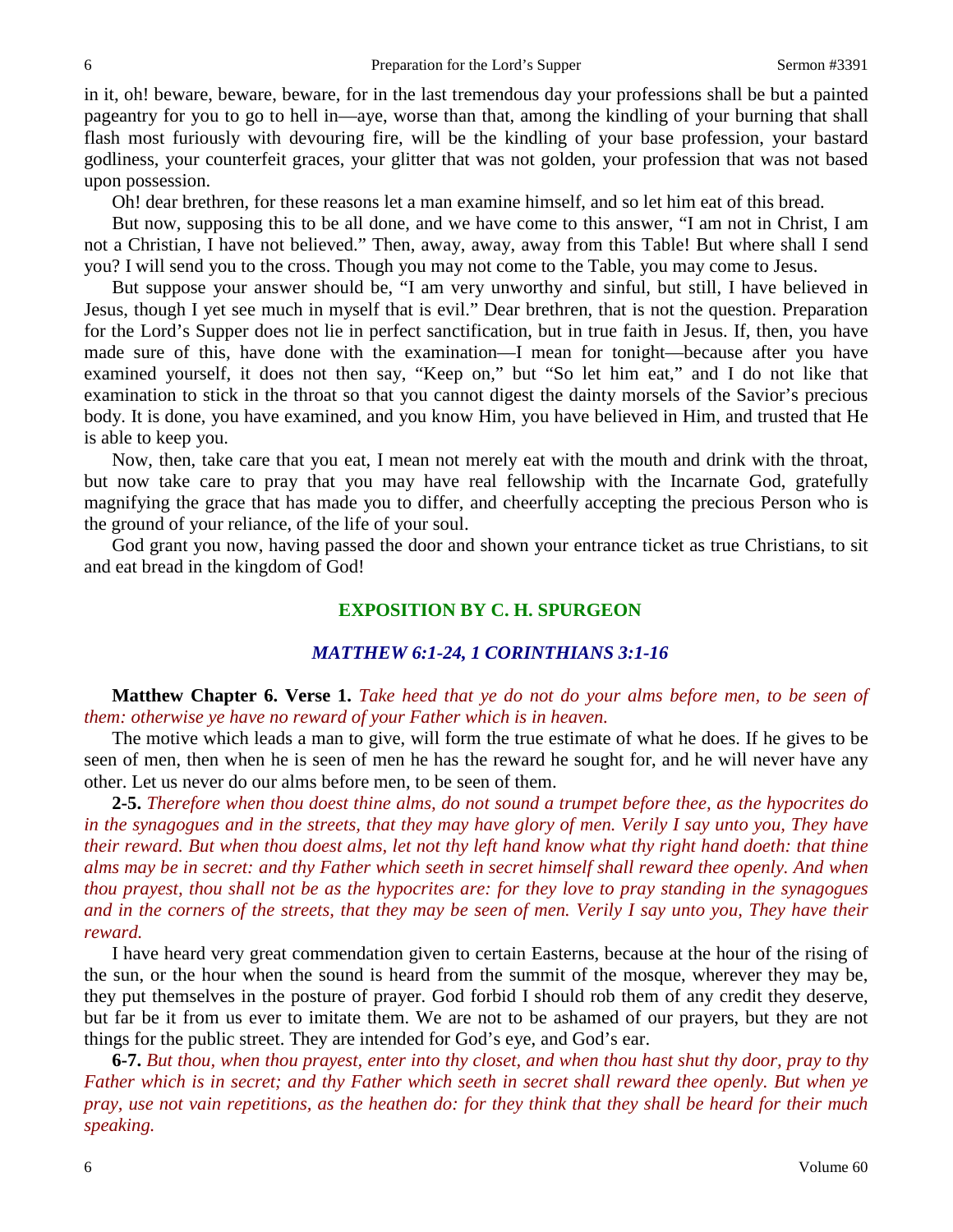It is not very easy to repeat the same words often without it becoming a vain repetition. A repetition, however, is not forbidden, but a "vain" repetition. And how greatly do they err who measure prayers by the yard. They think they have prayed so much because they have prayed so long, whereas it is the work of the heart—the true pouring out of the desire before God—that is the thing to be looked at. Quality not quantity, truth, not length. Oftentimes the shortest prayers have the most prayer in them.

**8-9.** *Be not ye therefore like unto them: for your Father knoweth what things ye have need of, before ye ask him. After this manner therefore pray ye:*

And then He gives us a model of prayer, which never can be excelled, containing all the parts of devotion. They do well who model their prayers upon this.

**9-13.** *Our Father which art in heaven, Hallowed be thy name. Thy kingdom come. Thy will be done in earth, as it is in heaven. Give us this day our daily bread. And forgive us our debts, as we forgive our debtors. And lead us not into temptation, but deliver us from evil: For thine is the kingdom, and the power, and the glory, for ever. Amen.*

Our Savior now makes a remark upon this prayer, and on one particular part of it which has stumbled a great many.

**14-15.** *For if ye forgive men their trespasses, your heavenly Father will also forgive you: but if ye forgive not men their trespasses, neither will your Father forgive your trespasses.*

There are some who have altered this, and pray in this fashion, "Forgive us our debts as we desire to forgive our debtors." It will not do. You will have to desire God to forgive you, and desire in vain, if you pray in that fashion. It must come to this point of literal, immediate, complete forgiveness of every offense committed against you if you expect God to forgive you. There is no wriggling out of it. The man who refuses to forgive, refuses to be forgiven. God grant that we may, none of us, tolerate malice in our hearts. Anger glances in the bosom of wise men, it only burns in the heart of the foolish. May we quench it, and feel that we do freely, and fully, and heartily forgive, knowing that we are forgiven.

**16.** *Moreover when ye fast, be not, as the hypocrites, of a sad countenance: for they disfigure their faces, that they may appear unto men to fast. Verily I say unto you, They have their reward.*

Simpletons praise them—think much of them, and they plume themselves thereon, and think themselves the very best of men. They have their reward.

**17-18.** *But thou, when thou fastest, anoint thine head, and wash thy face; that thou appear not unto men to fast, but unto thy Father which is in secret: and thy Father, which seeth in secret, shall reward thee openly.*

Yet have I heard persons speak of certain emaciated ecclesiastics as being such wonderfully holy men. "How they must have fasted! They look like it. You can see it in their faces." Probably produced by a fault in their digestion much more likely, than by anything else, and if not—if we are to suppose that the spareness of a man's person, is to be the token of his holiness—then the living skeleton was a saint to perfection.

But we are not beguiled by such follies as these. The Christian man fasts, but he takes care that no one shall know it. He wears no sign or token, even when his heart is heavy. Full often he puts on a cheerful air, lest by any means he should communicate unnecessary sorrow to others, and he will be cheerful and happy, apparently, in the midst of company, to prevent their being sad, for it is enough for him to be sad himself, and sad before his Father's face.

**19-21.** *Lay not up for yourselves treasures upon earth, where moth and rust doth corrupt, and where thieves break through and steal: But lay up for yourselves treasures in heaven, where neither moth nor rust doth corrupt, and where thieves do not break through nor steal: For where your treasure is, there will your heart be also.*

There is many a way of sending your treasure before you to heaven. God's poor are His money boxes—His exchequer. You can pass your treasure over to heaven by their means. And the work of evangelizing the world by the labors of God's servants in the ministry of the Gospel—you can help this also. There is much need you should. Thus also you can pass your treasure over into the King's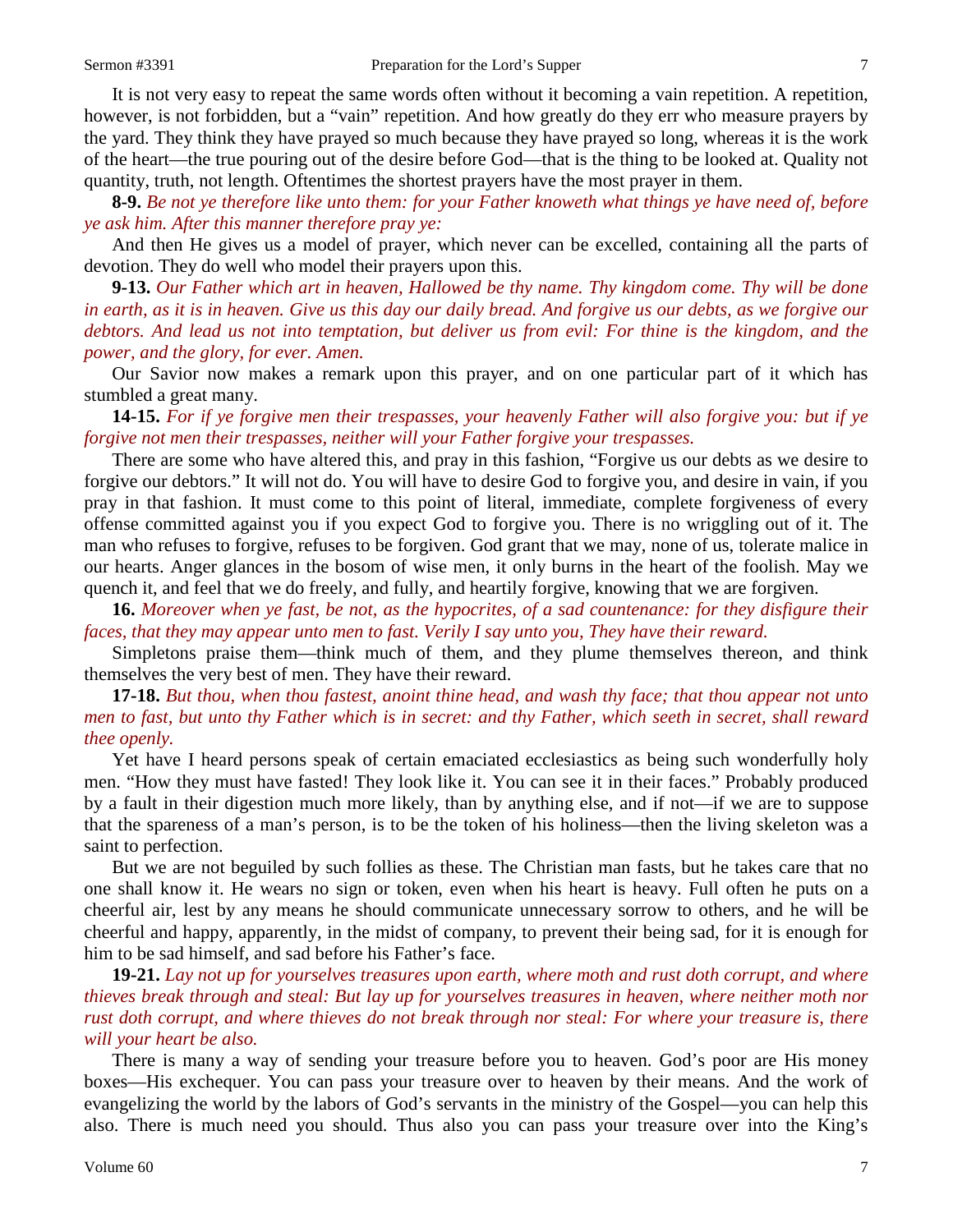exchequer, and your heart will follow it. I have heard of one who said his religion did not cost him a shilling a year, and it was remarked that very probably it would have been expensive at the price. You will find people form a pretty accurate estimate of the value of their own religion by the proportion which they are prepared to sacrifice for it.

**22.** *The light of the body is the eye: if therefore thine eye be single,—*

If your motive be single—if you have only one motive, and that a right one—the master one of glorifying God—if thy eye be single.

**22-23.** *Thy whole body shall be full of light. But if thine eye be evil, thy whole body shall be full of darkness. If therefore the light that is in thee be darkness, how great is that darkness!*

When a man's highest motive is himself, what a dark and selfish nature he has, but when his highest motive is his God, what brightness of light will shine upon all.

**24.** *No man can serve two masters:*

He can serve two persons very readily. For the matter of that, he can serve twenty, but not two masters. There cannot be two master principles in a man's heart, or master passions in a man's soul. "No man can serve two masters."

**24.** *For either he will hate the one, and love the other; or else he will hold to the one, and despise the other. Ye cannot serve God and mammon.*

Though some men's lives are a long experiment of how far they can serve the two.

**1 Corinthians Chapter 3. Verse 1.** *And I, brethren, could not speak unto you as unto spiritual, but as unto carnal, even as unto babes in Christ.*

The church at Corinth consisted of persons of large education and great abilities. It was one of those churches that had given up the one-man system, where everybody talked as he liked—a very knowing church, and a church of Christians too, but for all that, Christian babies. And though they thought themselves to be so great, yet the apostle says that he never spoke to them as to spiritual, he kept to the simple elements, regarding the carnal part as being too much in them as yet, to be able to drink down spiritual things.

**2.** *I have fed you with milk, and not with meat: for hitherto ye were not able to bear it, neither yet now are ye able.*

How grateful we ought to be that there is milk, and that this milk does feed the soul—that the simplest truths of Christianity contain in them all that the soul wants, just as milk is a diet upon which the body could be sustained, without anything else. Yet how we ought to desire to grow that we may not always be upon a milk diet, but that we may be able to digest the strong meat—the high doctrine—the deep things of God. These are for men, not for babes. Let the babes be thankful for the milk, but let us aspire to be strong men that we may feed on meat.

**3.** *For ye are yet carnal: for whereas there is among you envying, and strife, and divisions, are ye not carnal, and walk as men?*

A united church, you may conclude, is a growing church—perhaps a grown church, but a disunited church, split up into factions, where every man is seeking position and trying to be noted—such a church is a church of babes. They are carnal, and walk as men.

**4.** *For while one saith, I am of Paul; and another, I am of Apollos; are ye not carnal?*

Instead of that, they should all have striven together for the defense of the common faith of Jesus Christ. No greater symptom of mere infancy in true religion than the setting up of the names of leaders or the preference for this or that peculiar form of doctrine, instead of endeavoring to grasp the whole of truth wherever one can find it.

**5-6.** *Who then is Paul, and who is Apollos, but ministers by whom ye believed, even as the Lord gave to every man? I have planted, Apollos watered; but God gave the increase.*